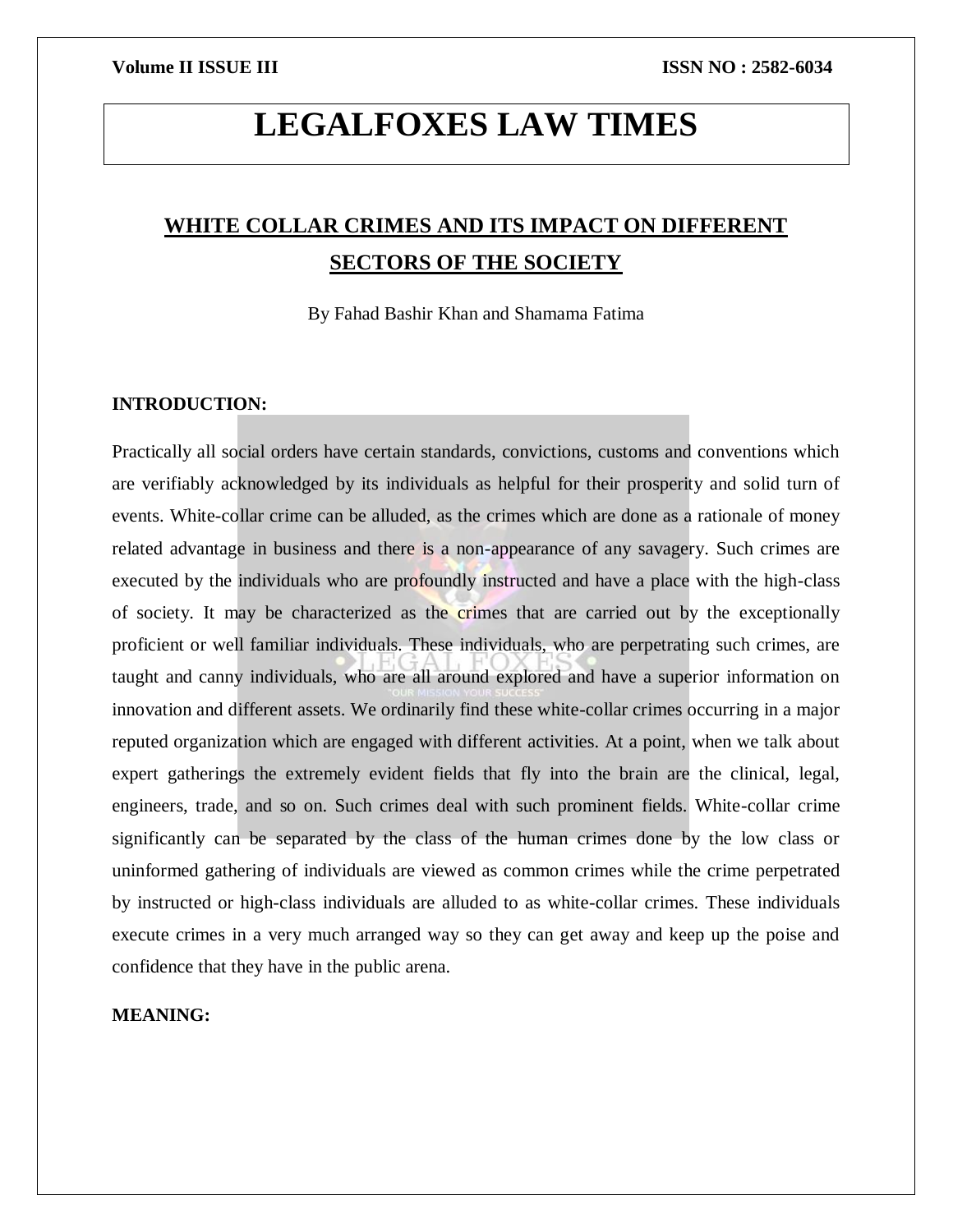White-collar crime (or corporate crime, all the more precisely) alludes to monetarily motivated, non-violent crime carried out by organizations and government professionals.<sup>1</sup> It was first characterized by the sociologist Edwin Sutherland in 1939 as "a crime perpetrated by an individual of decency and high societal position throughout their occupation".<sup>2</sup> Typical whitecollar crimes include fraud, wage theft, bribery, Ponzi schemes, insider trading, work racketeering, misappropriation, cybercrime, copyright encroachment, tax evasion, identity fraud, and forgery. White-collar crime had been going on before Sutherland's definition and his examination done in 1939. Sutherland needed to locate an overall hypothesis of the average crook and by perusing different analysts work, getting the possibility that all lawbreakers were generalized as impoverished or of low social standing, he found that difficult to believe considering individuals of high social standing could perpetrate crime as well.<sup>3</sup> In his book, Sutherland said "White collar crime might be characterized as roughly as a crime carried out by an individual of decency and high economic wellbeing throughout his occupation".<sup>4</sup> There were numerous components going into the foundation of White-collar crime yet the principal factor was industrialization.<sup>5</sup> There is a White-collar crime registry recognizing those who've perpetrated white-collar crime to the public attempting to discourage potential casualties from being victimized.<sup>6</sup> The first White Collar Crime Offender Registry was set up in Utah in 2016.

### **WHITE COLLAR CRIMES IN INDIA:**

The crime done in streets, particularly grabbing and theft of the motor vehicles, moderately down contrasted with 2010, the year 2011 really had a place with the anonymous white-collar hoodlums. The quantities of such hoodlums captured by crime branch in the same year saw a huge increment about 108 percent — as 148 individuals were captured for fiddling with whitecollar crime instead of only 71 in year  $2010$ .<sup>7</sup> In all, around 20 well sorted white-collar rackets were busted, adding up to Rs 4.5 crore, a large number of cell phones utilized in the commission

 $\overline{a}$ 

<sup>1</sup> White collar crimes, available a[t https://www.fbi.gov/investigate/white-collar-crime](https://www.fbi.gov/investigate/white-collar-crime) (last visited on 27-02-2021) 2 Sutherland, Edwin Hardin (1949). *White Collar Crime*. New York: Dryden Press, p. 9

<sup>&</sup>lt;sup>3</sup> ["White-Collar Crime: History of an Idea -](https://law.jrank.org/pages/2312/White-Collar-Crime-History-an-Idea-evolution-white-collar-crime.html) The Evolution Of White-collar Crime". *law.jrank.org*. (last visited on 27-02-2021)

<sup>4</sup> *Ibid.*

<sup>5</sup> Berghoff, H., & Spiekermann, U. (2018). Shady business: On the history of white-collar crime. Business History, 60(3), 289–304[. https://doi.org/10.1080/00076791.2018.1414735](https://doi.org/10.1080/00076791.2018.1414735) (last visited on 27-02-2021)

<sup>6</sup> Lam, Bourree (29 March 2016)[. "Why Is Utah the First State to Have a White-Collar Crime Registry?".](https://www.theatlantic.com/business/archive/2016/03/utah-white-collar-crime/475896/) *The Atlantic*. (last visited 27-02-2021).

<sup>7</sup> Williams Frank. P., 'Criminology Theory', Andersen Publication, 2nd Edn, (February 15, 1998)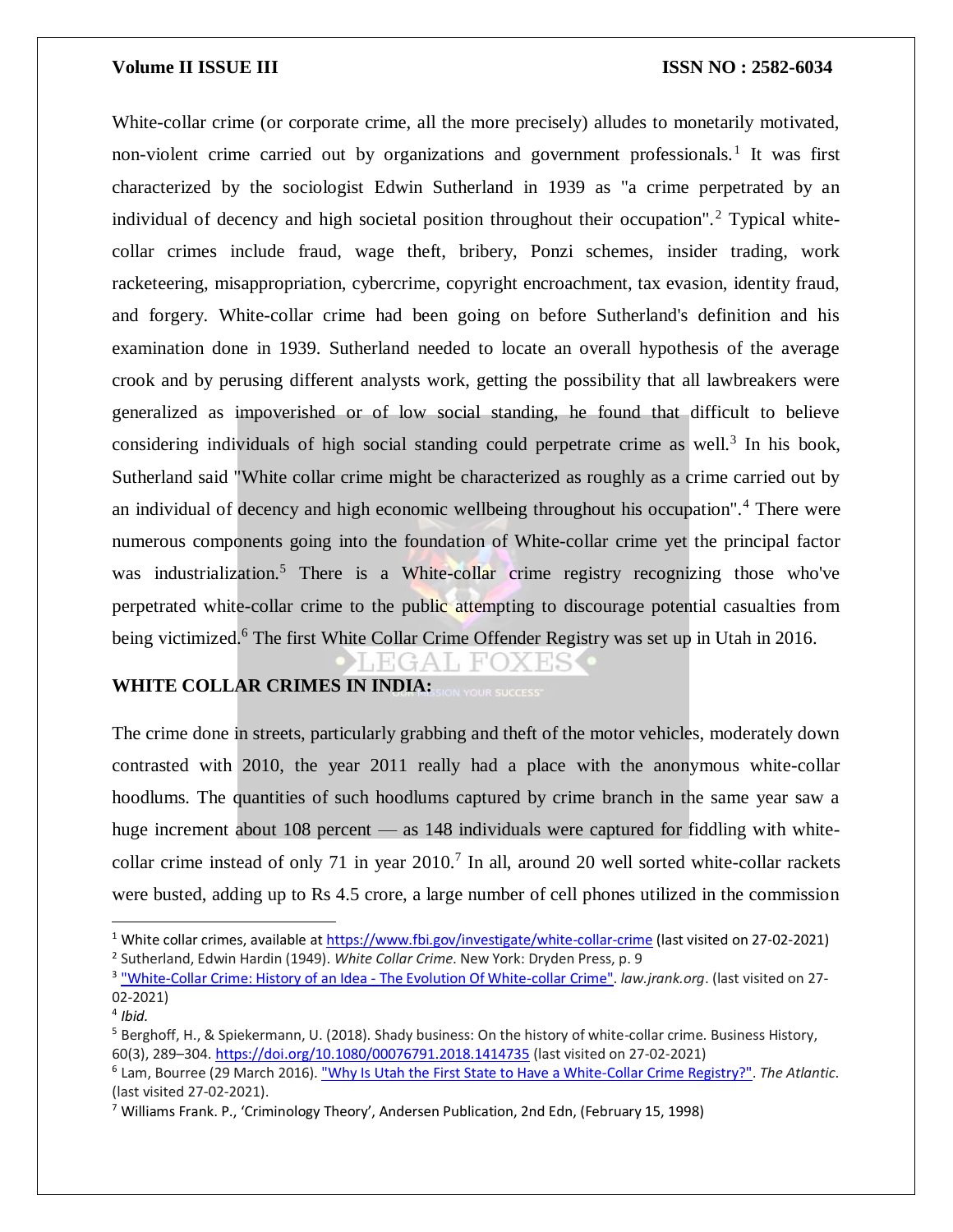of crime and approx. 3 dozen vehicles were recuperated, said a senior cop. The rundown incorporates culprits of lottery misrepresentation, travel agents, ATM fraudsters, travel planners, property vendors etc. Then, the Economic Offenses Wing (EoW) of the Delhi Police captured in excess of 163 lawbreakers in 1,358 cases going from those of land getting to counterfeit occupation rackets and appended property esteemed at sums assessed to be between Rs. 350-500 crores.<sup>8</sup>

White collar crimes are considered as a worldwide occurrence to which even India is no exemption. White collar crimes rose in India with the appearance of the British colonization during the time of Industrial Capitalism. Preceding that, cases of men who used to work with the District treasury and misappropriating with that money which was kept under his proper custody and also the bribing practice among the authorities were found. Consequently, the white-collar crimes were bound to this limit only. In this manner, individuals enjoying the white-collar crimes at that point can be said to be simple 'grass eaters' the individuals in the advanced occasions have arrived at the phase of 'meat-eaters'.<sup>9</sup>

#### **EFFECT OF WHITE-COLLAR CRIMES ON:**

#### **LEGAL SECTOR:** LEGAL FOXES<sup>.</sup>

The white-collar crimes turned into a marvel to be dealt with modern upheaval. Current modern entrepreneur economy which advanced with time got perplexing in nature as it built up a developing business connection among banking, insurance, stocks and related corporate issues. This thus, offered ascend to basic legal complexities identifying with property and other legal issues which made ready for the introduction of another class of experts of backers who for the sake of giving equity began abetting off base and accordingly sought after their own tight intrigue. Countless supporters developed, who overlook the devout promise of serving the general public and began searching for the legal provisos and packed for the most part in assisting the rich business visionaries to become more extravagant. They made broad investigation to evaluate ways for most extreme tax avoidance for these rich corporate characters just as for themselves. The white-collar crimes carried out by these legal professionals just limits

 $\overline{a}$ 

<sup>8</sup> G. Nagarajan & DR. J. Khaja Sheriff, "WHITE COLLAR CRIMES IN INDIA", 1 *International Journal of Social Science & Interdisciplinary Research,* 159 (2012)

<sup>9</sup> *Ibid.*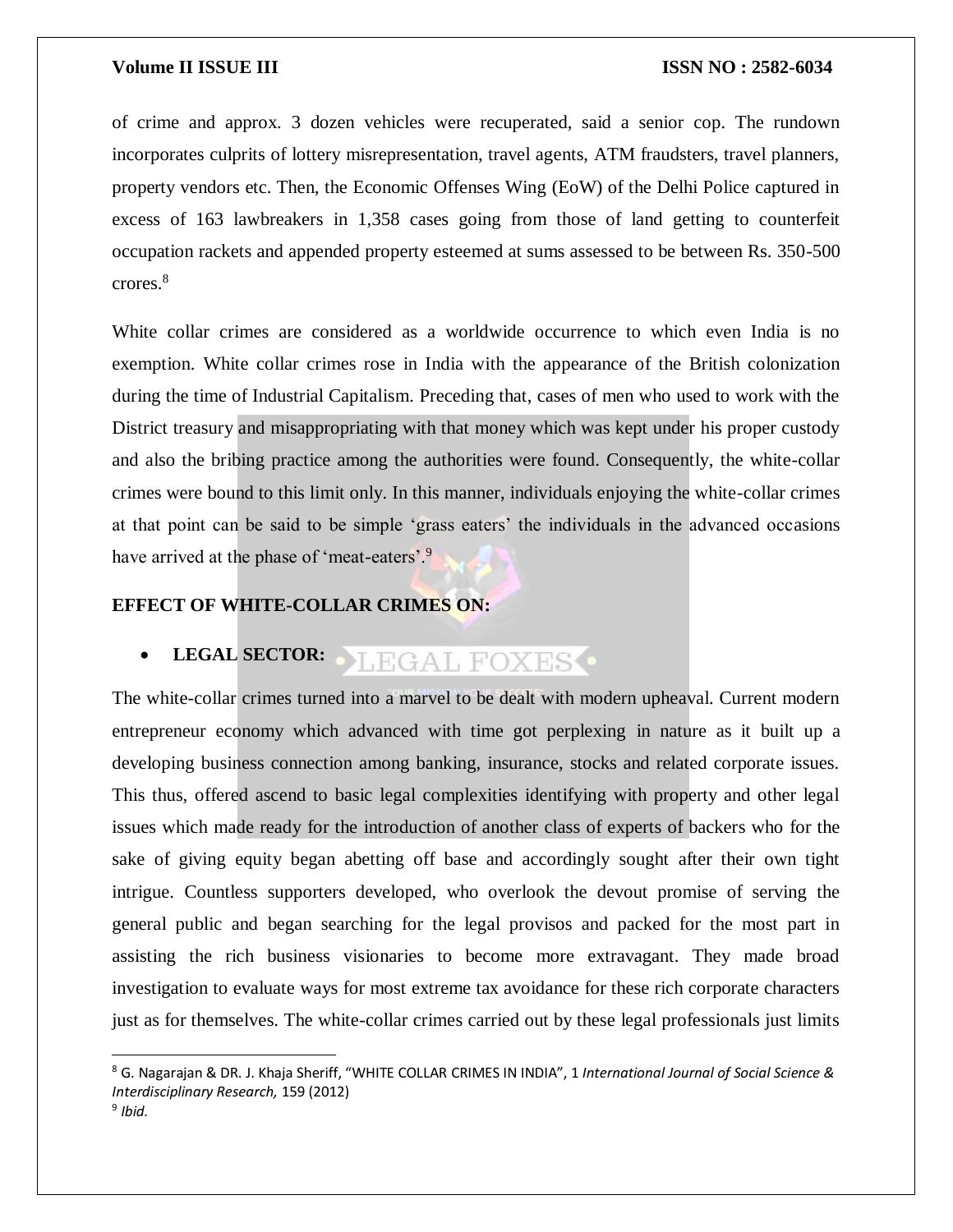in figuring out illegal strategies for tax-avoidance. There are extremely continuous cases of deceitful and dishonest practices like that of manufacturing bogus proof, false evidences, accordingly disregarding moral norms of legal calling and late strategies in agreement with the clerical staff of the courts. The examples of white-collar crimes perpetrated in the Indian society by the attorneys, there lie the dishonorable representations of Magistrates and judges engaged with carrying out crimes.<sup>10</sup> They for the sake of deciphering the laws frequently go about as the defensive shield for the thugs whether having or not any political tone and permit them to go free while they ought to have been exposed to prevention. It is the most disastrous circumstance simultaneously destroying, in light of the fact that here the crimes are perpetrated by those people who have been given duty by the State the duty to guarantee equity.

### **MEDICAL SECTOR:**

In India, the white-collar crimes are so diversely spread that it doesn't restrict itself in legal field. Comparable terrible occasions can be drawn from different callings as well, similar to that of clinical specialists, engineers, educationalists, finance managers, government officials and the rundown goes on. The clinical experts are regularly discovered engaged with issuance of bogus endorsements, doing illegal premature births, selling out example medications and medication, even sometimes corrupted medications and prescriptions to the patients. Dilatory strategies are regularly embraced by them in furnishing treatment to their patients and also the patient-suit is made mandatory just to extract a colossal measure of cash, regardless of the individual has great practice. A portion of the infamous examples resemble that of Nithari case<sup>11</sup>, where the clinical experts set up before the general public the ideal degree of ruthless character they can go after the want of bringing in cash. Deceiving and fake promotion asserting total cure is likewise one of the regular acts of neglect being done in the medical domain. The issue lies in the way that, they regularly get away from discipline, since they can't be said to have disobeyed the letter of law, however, by disregarding the spirit of law, they carry out crimes which are genuinely hostile to social and makes gigantic harm to the general wellbeing and security on the loose.

#### **ENGINEERING SECTOR:**

 $\overline{\phantom{a}}$ 

<sup>11</sup> Editorial, 'Are Rich Nithari Killers Alive Because They Could Afford Big Lawyers?', *Outlook India*, Oct. 18, 2020

<sup>10</sup> U.S. Department of Justice, Federal Bureau of Investigation, White Collar Crime: A Report to the Public 3 (1989)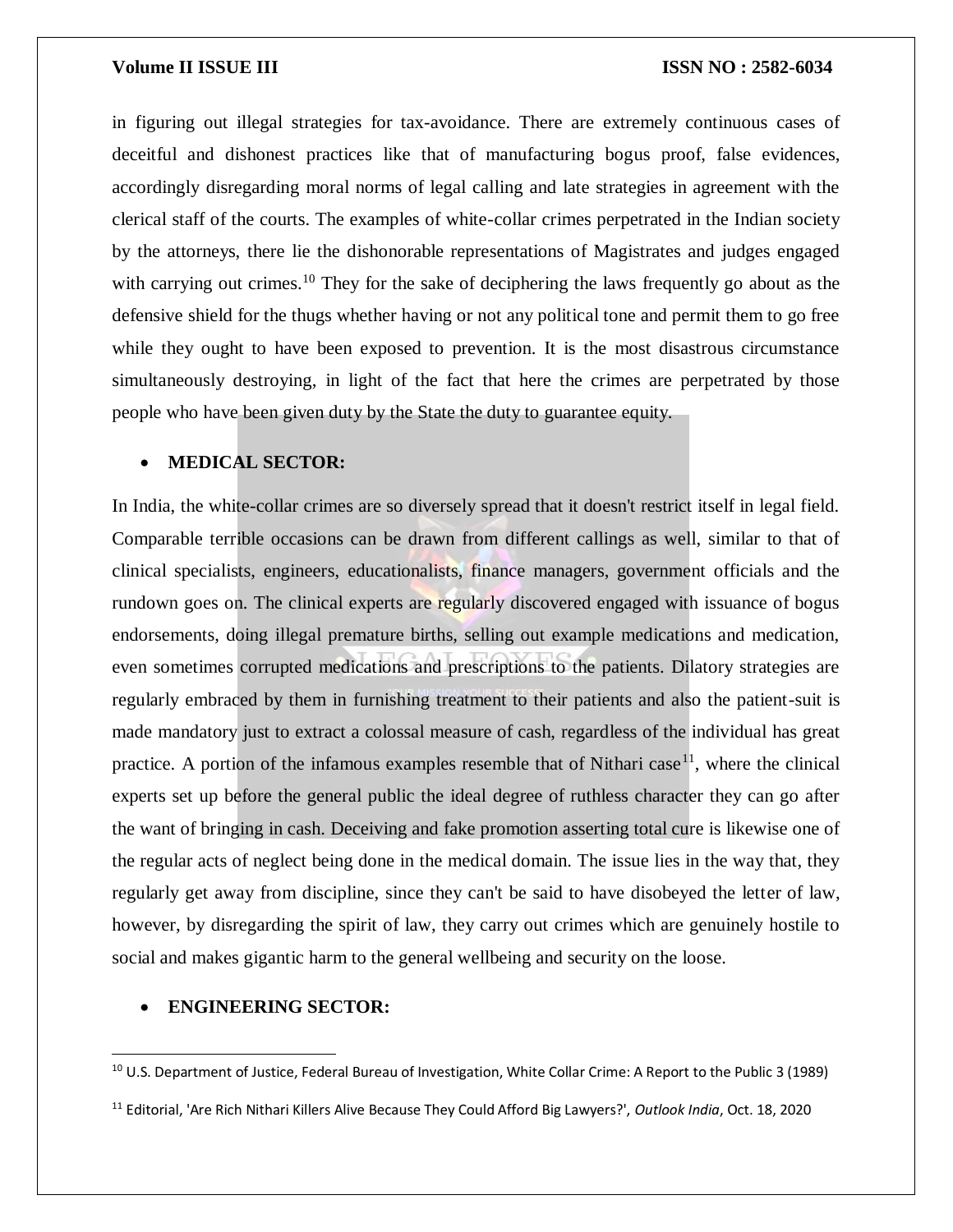Speaking of the specialists' part in having their task to carry out in white collar crimes, we frequently discover occasions of underhand managing temporary workers, providers, passing of inadequate works and support of false reports of the work works. They monetarily win more for their second rate works from the contractual workers, than they can win for the certified work. Along these lines, huge numbers of them, out of the avarice of gaining to an ever-increasing extent, play hazardously with a great many existences of the people.

### **EDUCATION SECTOR:**

When the issue goes to the white-collar crimes, educational organizations do come in the class to work without risk of punishment. A nastier job is played by the private foundations that are least disturbed in giving the instruction, yet just concentrate of doing business at the cost of the youngsters' future. Indeed, even rackets work in these establishments for obtaining understudies to show up in the assessments based on controlled qualification endorsements, in this manner harming the norm of instruction in India.<sup>12</sup> With regards to the Governmental organizations, the educators and staffs of the establishments are regularly discovered to be engaged with deceitful practices, since they can scarcely cause fortune from the deficient compensation they to get from the legislature. Educators regularly drag the understudies for taking private educational costs and even go to the degree of extorting them of demolishing their future, on the off chance that they deny doing as such.

#### **CORPORATE SECTOR:**

These are few bunches of occasions of white-collar crimes rehearsed in everyday life by specific experts throughout their course of profession. The significant function in carrying out white collar crimes are manipulated by the lawmakers and the business tycoons, whose ravenousness and needs duplicate with the more they obtain. In India, at whatever point any significant embarrassment goes to the media center, a thorough examination consistently finds an unlawful inclusion of ideological groups in  $it^{13}$ . Most definitely, their demonstrations of white-collar crimes go beyond count. They are named as the corporate hoodlums who more frequently than not, are engaged with illegal trading, unfair labor practices, combination and conspiracies of

 $\overline{a}$ 

<sup>12</sup> G. Nagarajan & DR. J. Khaja Sheriff, "WHITE COLLAR CRIMES IN INDIA", 1 *International Journal of Social Science & Interdisciplinary Research,* 160 (2012)

<sup>13</sup> *Ibid.*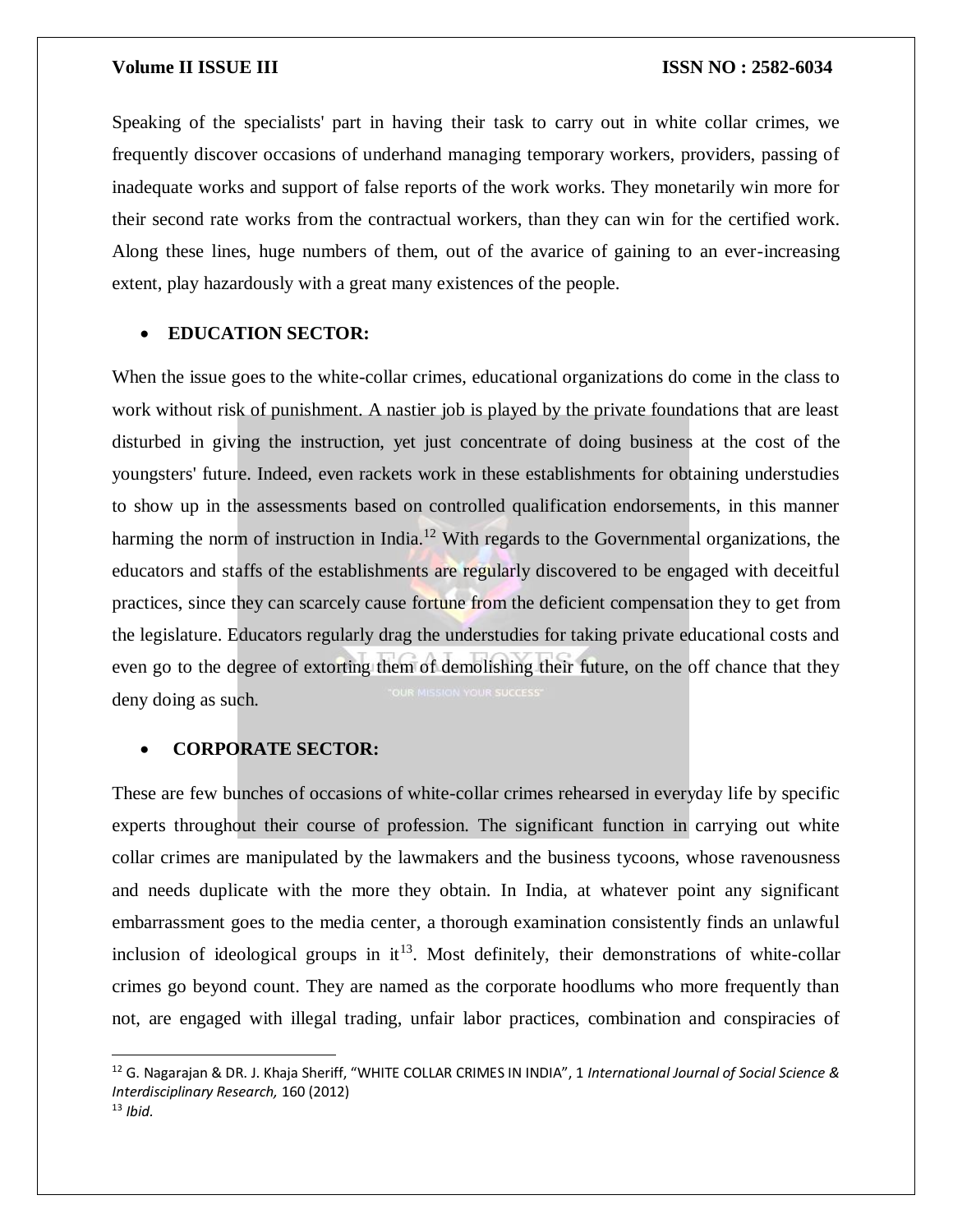trade restraints, bribing of public authorities, selling of degraded foods and drugs etc. They exploit the corporate mask and thus indulge in various crimes.

### **IMPACT ON SOCIETY:**

The significant part of white-collar crimes is normal among the people, regardless of he/she has a place with the center or upper layers of the general public is that of tax evading. The intricacy of the tax assessment laws gave various provisos through which numerous people attempted to get away. A tax-avoidance has known no class boundary or expert in our nation. Be it an engineer, surgeon, advocate, or a business head or a straightforward little industry dealer all have taken a tricky step for evading the taxes. The primary trouble presented before the Income Tax Department is to procure genuine data of the genuine and precise salary of these experts. It is often asserted that only a small portion of their absolute salary is represented as a pay before the Income Tax Department and the rest along these lines goes into the dissemination as black money. The successive adjustments in the tax laws of the nation have had the option to add very little check on this continuing problem which is tossing an extraordinary negative effect in the Governmental revenue and subsequently the development of the nation.

## **WHITE COLLAR CRIME AND FRAUD IN INDIA:**

Annual Global Fraud Survey report of Kroll directed by Economist Intelligence Unit of the year 2010-2011 gives anticipated outcomes. Fraud keeps on being a major issue worldwide and all the more so in India. Of the organizations overviewed, universally 75% detailed encountering fraud during the year.<sup>14</sup> Despite the fact that the figure has diminished in contrast with earlier year's 88%, the circumstance is as yet troubling. In India, the circumstance is unfortunate, with 84% organizations revealing that they experienced misrepresentation during the year. It is reminder for India, as it is positioned 2nd worldwide following Africa and shares the situation with China.

#### **CONCLUSION:**

 $\overline{\phantom{a}}$ 

India to keep up its development story needs to diminish fraud and corruption in government and private area. As recently referenced, corruption and misrepresentation prevent multinationals

<sup>14</sup> G. Nagarajan & DR. J. Khaja Sheriff, "WHITE COLLAR CRIMES IN INDIA", 1 *International Journal of Social Science & Interdisciplinary Research,* 162 (2012)